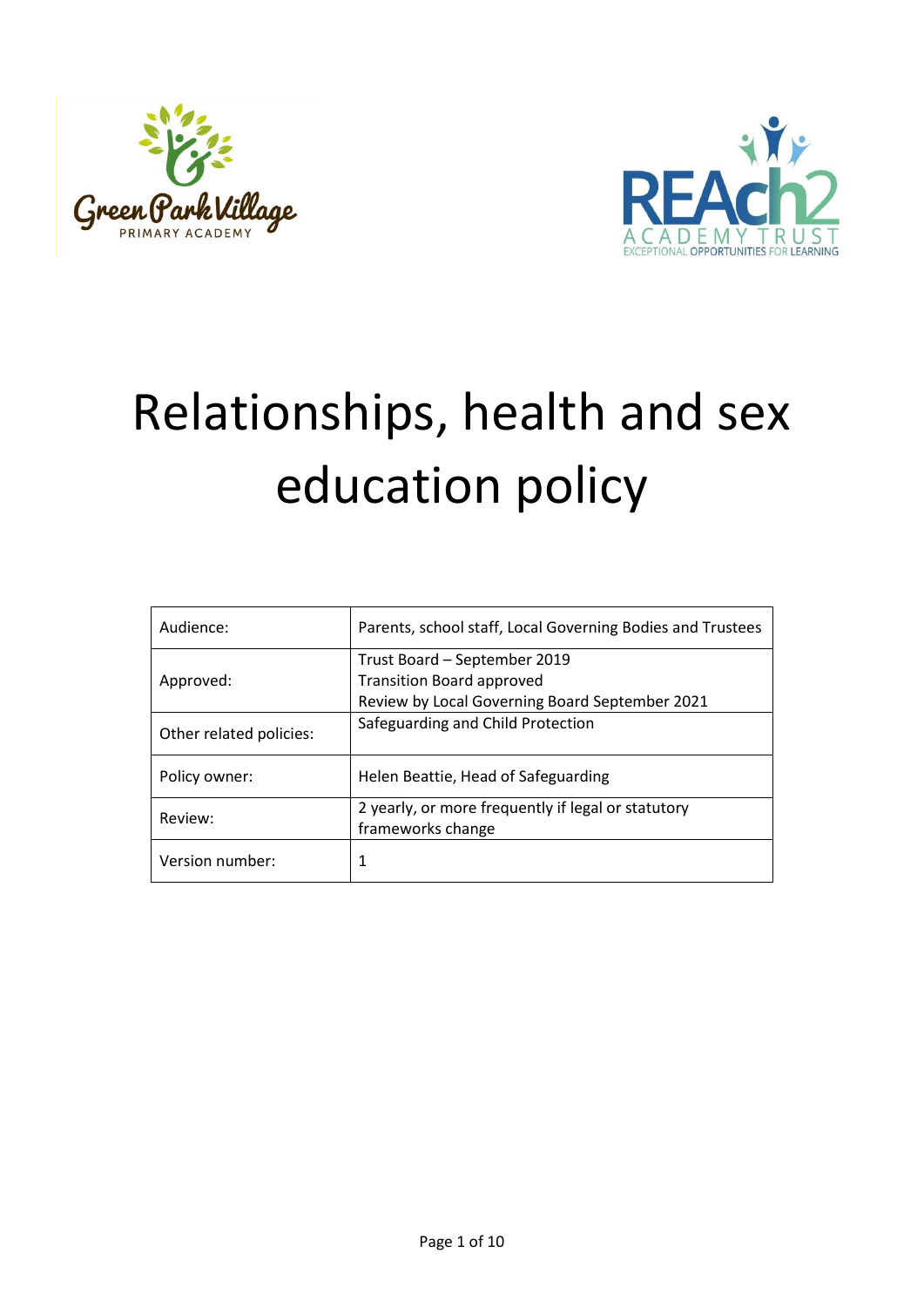## REAch2 relationships, health and sex education policy



At REAch2, our actions and our intentions as school leaders are guided by our Touchstones:

| Integrity        | We recognise that we lead by example and if we want children to grow up to<br>behave appropriately and with integrity then we must model this behaviour            |
|------------------|--------------------------------------------------------------------------------------------------------------------------------------------------------------------|
| Responsibility   | We act judiciously with sensitivity and care. We don't make excuses, but mindfully<br>answer for actions and continually seek to make improvements                 |
| <b>Inclusion</b> | We acknowledge and celebrate that all people are different and can play a role in<br>the REAch2 family whatever their background or learning style                 |
| Enjoyment        | Providing learning that is relevant, motivating and engaging releases a child's<br>curiosity and fun, so that a task can be tackled and their goals achieved       |
| Inspiration      | Inspiration breathes life into our schools. Introducing children to influential<br>experiences of people and place, motivates them to live their lives to the full |
| Learning         | Children and adults will flourish in their learning and through learning discover a<br>future that is worth pursuing                                               |
| Leadership       | REAch2 aspires for high quality leadership by seeking out talent, developing<br>potential and spotting the possible in people as well as the actual                |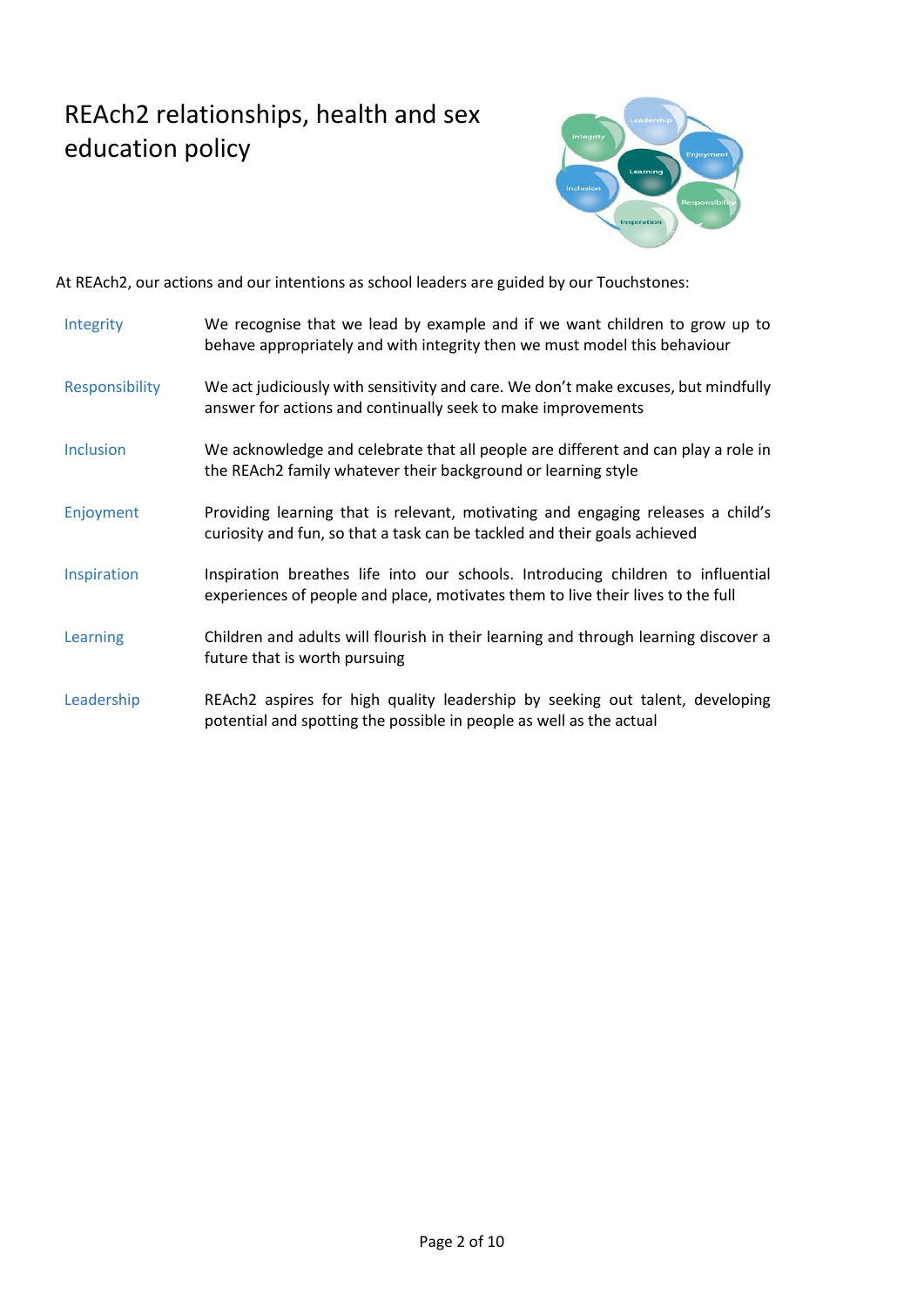#### **POLICY OVERVIEW**

#### **Overarching Principles**

We understand that pupils must be provided with an education that prepares them for the opportunities, responsibilities and experiences of adult life. A key part of this relates to relationships and health education, which must be delivered to every primary-aged pupil. Although not statutory to deliver sex education outside of the science curriculum at primary level, the DfE recommends that all primary schools should have a sex education programme in place, which we are in agreement with and have included in our curriculum. We understand our responsibility to deliver a high-quality, age-appropriate and evidence-based relationships, health and sex curriculum for all our pupils. This policy sets out the framework for our relationships, health and sex curriculum, providing clarity on how it is informed, organised and delivered.

#### **Roles & responsibilities**

Governors will:

- Ensure all pupils make progress in achieving the expected educational outcomes
- Ensure the curriculum is well led, effectively managed and well planned
- Evaluate the quality of provision through regular and effective self-evaluation
- Ensure teaching is delivered in ways that are accessible to all pupils with SEND
- Provide clear information for parents on subject content and their rights to request that their children are withdrawn
- Ensure the subjects are resourced, staffed and timetabled in a way that ensures the school can fulfil its legal obligations

#### The Headteacher will:

- Oversee the overall implementation of this policy
- Ensure staff are suitably trained to deliver the subjects
- Ensure that parents are fully informed of this policy
- Review requests from parents to withdraw their children from the subjects
- Discuss requests for withdrawal with parents
- Organise alternative education for pupils, where necessary, that is appropriate and purposeful
- Report to the governing board on the effectiveness of this policy

Class teachers will:

- Deliver a high-quality and age-appropriate curriculum in line with statutory requirements
- Use a variety of teaching methods and resources to provide an engaging curriculum that meets the needs of all pupils
- Ensure they do not express personal views or beliefs when delivering the programme
- Modell positive attitudes to relationships, health and sex education.
- Respond to any safeguarding concerns in line with the Safeguarding and Child Protection policy
- Act in accordance with planning, monitoring and assessment requirements for the subjects
- Liaise with the SENCO to identify and respond to individual needs of pupils with SEND
- Work with the Senior Leadership Team and curriculum leaders to evaluate the quality of provision

#### Parents/carers will:

- Support school staff to shape the curriculum for relationships, health and sex education
- Communicate openly and constructively with school staff regarding relationships, health and sex education
- Attend, or contribute to, any consultation or information sessions regarding the delivery of relationships, health and sex education

#### **How this relates to national guidance & requirements**

This policy has due regard to, and is intended to be implemented in accordance with, the following legislation, statutory and advisory guidance: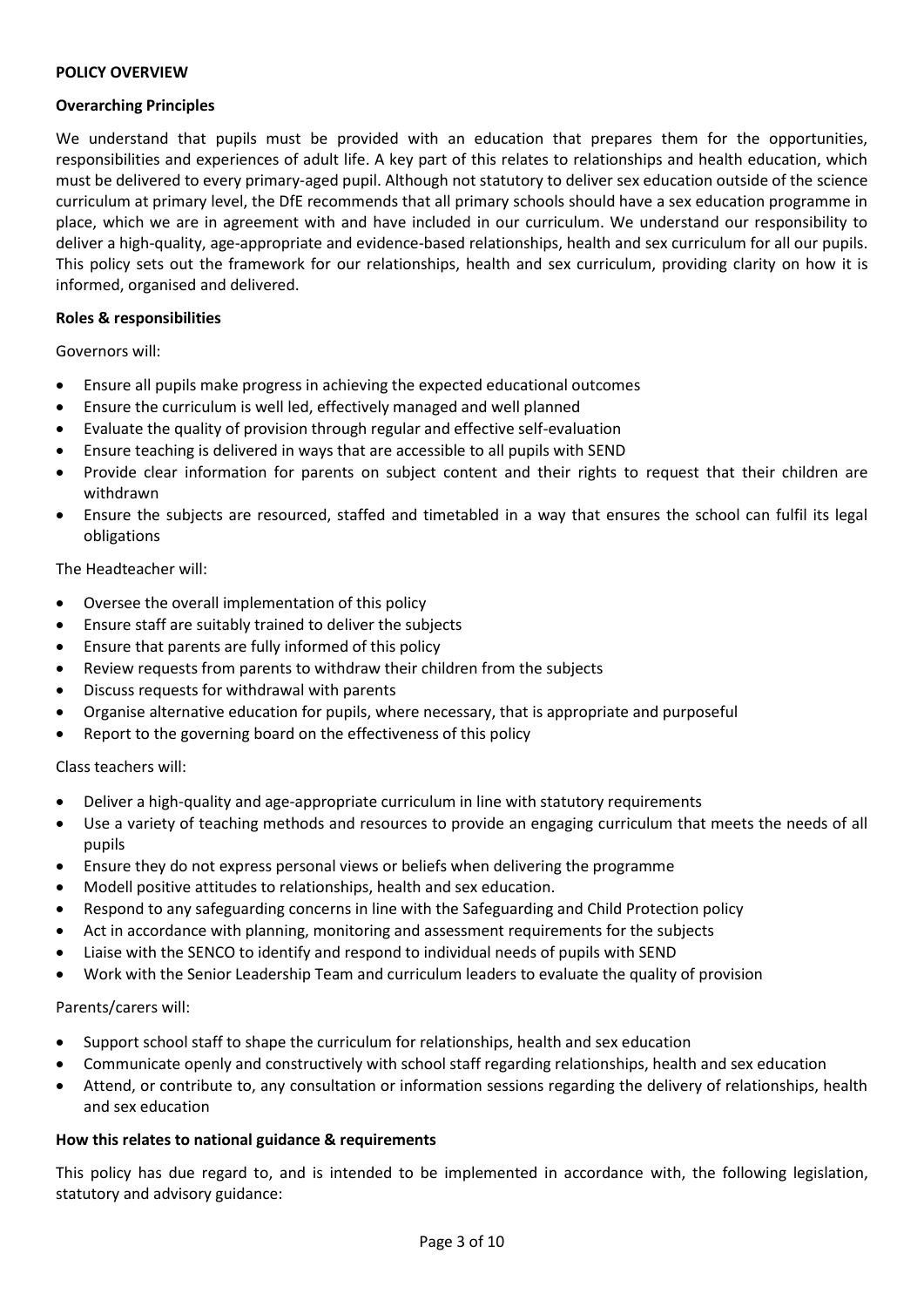- Section 80A of the Education Act 2002
- Children and Social Work Act 2017
- The Relationships Education, Relationships and Sex Education and Health Education (England) Regulations 2019
- Equality Act 2010
- DfE (2019) 'Relationships, Education, Relationships and Sex Education (RSE) and Health Education'
- DfE (2013) 'Science programmes of study: key stages 1 and 2'

#### **Definitions**

For the purpose of this policy, relationships and sex education is defined as teaching pupils about healthy, respectful relationships, focussing on family and friendships, in all contexts, including online, as well as developing an understanding of human sexuality.

For the purpose of this policy, health education is defined as teaching pupils about physical health and mental wellbeing, focussing on recognising the link between the two and being able to make healthy lifestyle choices.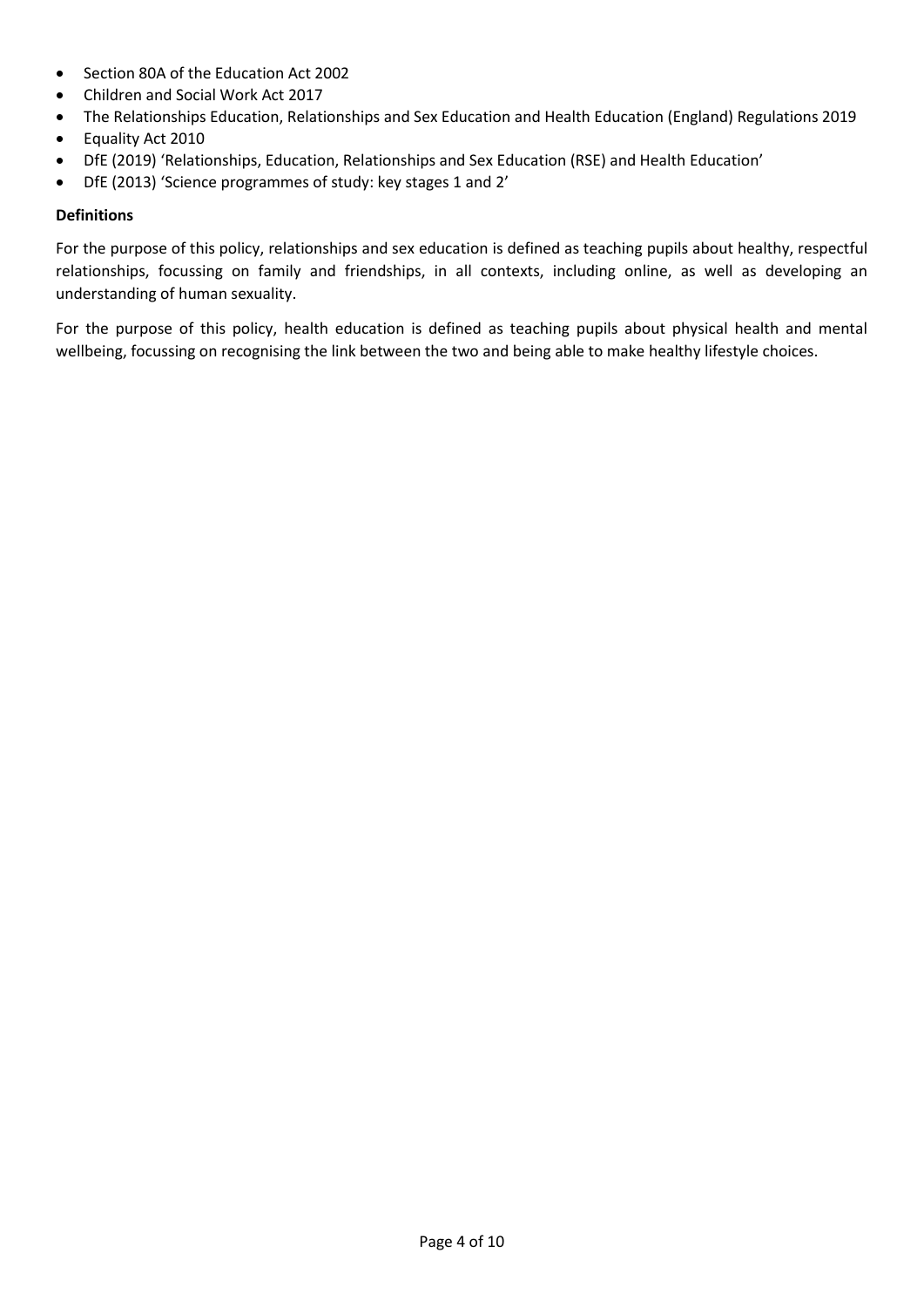#### **POLICY PRINCIPLES IN DETAIL**

#### **Consultation with parents and carers**

We recognise that the role of parents and carers in supporting their children to learn about relationships, health and sex is vital. We intend to give parents and carers every opportunity to understand what we are teaching in the relationships, health and sex education curriculum, and to be consulted with, and offer feedback on, the curriculum content and delivery.

Green Park Village Primary Academy shares curriculum information on the school's website in a defined curriculum area: [http://greenparkvillageacademy.org/.](http://greenparkvillageacademy.org/) There is a designated section for PSHE, with link to guidance leaflets shared directly with parents for their information[: http://greenparkvillageacademy.org/pshe-and-smsc/](http://greenparkvillageacademy.org/pshe-and-smsc/)

Parents receive a termly curriculum overview, detailing a summary of the learning for that term. In addition, curriculum information sessions are held for parents, focussing on key areas and how to support their child. As a growing school, updates to the curriculum as children progress through the school are shared through written communication with parents. All resources are available for parents to view, on request.

Parents are encouraged to attend meetings with their child's class teacher in each term- Autumn, Spring and Summer and are able to request to meet at other times. All school staff are visible to parents, giving opportunity for a range of queries outside of any more 'formal' context.

For PSHE, Personal, Social and Health Education, the school uses 'Jigsaw', which is described as a the "mindful approach to PSHE". It is promoted as being "a unique, spiral, progressive and effective scheme of work, aiming to prepare children/young people for life, helping them really know and value who they are and understand how they relate to other people in this ever-changing world." <https://www.jigsawpshe.com/>

Jigsaw uses six units of work or puzzle pieces and each puzzle piece appears in the curriculum of each year group, with learning themes progressing form year to year.

Here is a summary of what each Jigsaw puzzle covers:

### Jigsaw's Units of Work (Puzzles) are:



#### 1. Being Me in My World

Includes understanding my place in the class, school and global community as well as devising Learning Charters.



#### 3. Dreams and Goals

Includes goal-setting, aspirations for yourself and the world and working together.



#### 5. Relationships

Includes understanding friendship, family and other relationships, conflict resolution and communication skills.



#### 2. Celebrating Difference

Includes anti-bullying (cyber and homophobic bullying included) and diversity work.



#### 4. Healthy Me

Includes drugs and alcohol education, self-esteem and confidence as well as healthy lifestyle choices.



#### 6. Changing Me

This puzzle includes sex and relationships education in the context of coping positively with change. (includes ageappropriate sex education)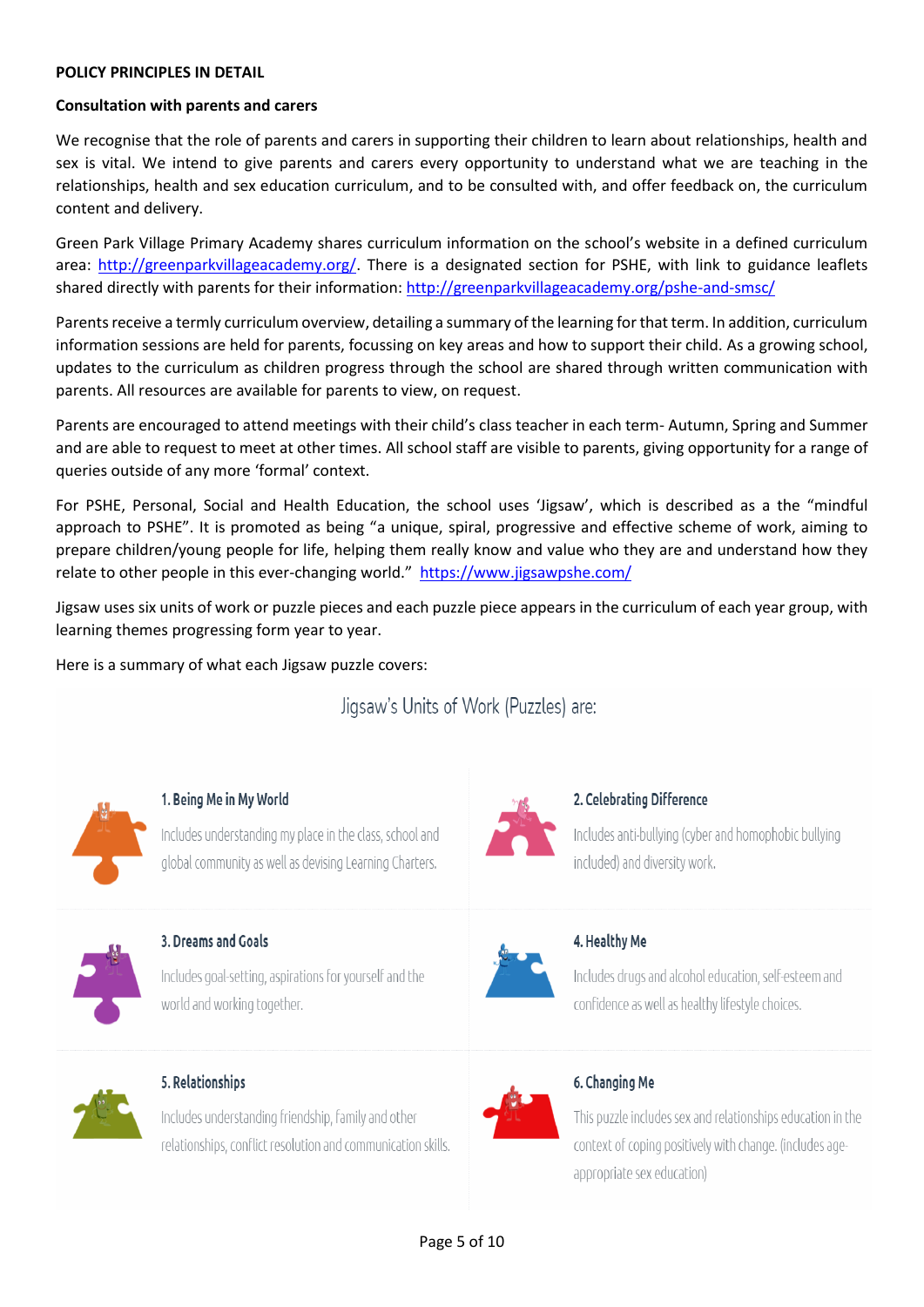#### Jigsaw PSHE 3 -11/12 Content Overview



| <b>Age Group</b>             | Being Me In My World                                                                                                                                                                                                                                       | <b>Celebrating Difference</b>                                                                                                                                                                                                           | <b>Dreams and Goals</b>                                                                                                                                                                                                                                  | <b>Healthy Me</b>                                                                                                                                                                                                                            | <b>Relationships</b>                                                                                                                                                                                                                                                                                                   | <b>Changing Me</b>                                                                                                                                                                                                        |
|------------------------------|------------------------------------------------------------------------------------------------------------------------------------------------------------------------------------------------------------------------------------------------------------|-----------------------------------------------------------------------------------------------------------------------------------------------------------------------------------------------------------------------------------------|----------------------------------------------------------------------------------------------------------------------------------------------------------------------------------------------------------------------------------------------------------|----------------------------------------------------------------------------------------------------------------------------------------------------------------------------------------------------------------------------------------------|------------------------------------------------------------------------------------------------------------------------------------------------------------------------------------------------------------------------------------------------------------------------------------------------------------------------|---------------------------------------------------------------------------------------------------------------------------------------------------------------------------------------------------------------------------|
| Ages<br>$3 - 5$<br>$(F1-F2)$ | Self-identity<br><b>Understanding feelings</b><br>Being in a classroom<br>Being gentle<br>Rights and responsibilities                                                                                                                                      | <b>Identifying talents</b><br><b>Being special</b><br><b>Families</b><br>Where we live<br><b>Making friends</b><br>Standing up for yourself                                                                                             | Challenges<br>Perseverance<br>Goal-setting<br>Overcoming obstacles<br>Seeking help<br>Jobs<br>Achieving goals                                                                                                                                            | <b>Exercising bodies</b><br>Physical activity<br><b>Healthy food</b><br>Sleen<br><b>Keeping clean</b><br>Safety                                                                                                                              | <b>Family life</b><br>Friendships<br><b>Breaking friendships</b><br><b>Falling out</b><br>Dealing with bullying<br>Being a good friend                                                                                                                                                                                 | <b>Bodies</b><br>Respecting my body<br>Growing up<br>Growth and change<br>Fun and fears<br>Celebrations                                                                                                                   |
| Ages<br>$5-6$                | Feeling special and safe<br>Being part of a class<br>Rights and responsibilities<br>Rewards and feeling proud<br>Consequences<br>Owning the Learning Charter                                                                                               | Similarities and differences<br>Understanding bullying and<br>knowing how to deal with it<br><b>Making new friends</b><br>Celebrating the differences<br>in everyone                                                                    | Setting goals<br>Identifying successes and<br>achievements<br>Learning styles<br>Working well and celebrating<br>achievement with a partner<br><b>Tackling new challenges</b><br>Identifying and overcoming<br>obstacles<br><b>Feelings of success</b>   | Keeping myself healthy<br>Healthier lifestyle choices<br>Keeping clean<br><b>Being safe</b><br>Medicine safety/safety with<br>household items<br>Road safety<br>Linking health and happiness                                                 | Belonging to a family<br>Making friends/being a good friend<br>Physical contact preferences<br>People who help us<br>Qualities as a friend and person<br>Self-acknowledgement<br>Being a good friend to myself<br>Celebrating special relationships                                                                    | Life cycles - animal and human<br>Changes in me<br>Changes since being a baby<br>Differences between female and<br>male bodies (correct terminology)<br>Linking growing and learning<br>Coping with change<br>Transition  |
| Ages<br>$6-7$                | Hopes and fears for the year<br>Rights and responsibilities<br>Rewards and consequences<br>Safe and fair learning<br>environment<br>Valuing contributions<br>Choices<br><b>Recognising feelings</b>                                                        | Assumptions and<br>stereotypes about gender<br><b>Understanding bullying</b><br>Standing up for self and<br>others<br><b>Making new friends</b><br>Gender diversity<br>Celebrating difference and<br>remaining friends                  | Achieving realistic goals<br>Perseverance<br>Learning strengths<br>Learning with others<br>Group co-operation<br>Contributing to and sharing<br>success                                                                                                  | Motivation<br><b>Healthier choices</b><br>Relaxation<br>Healthy eating and nutrition<br>Healthier snacks and sharing<br>food                                                                                                                 | Different types of family<br>Physical contact boundaries<br>Friendship and conflict<br>Secrets<br><b>Trust and appreciation</b><br>Expressing appreciation for special<br>relationships                                                                                                                                | Life cycles in nature<br>Growing from young to old<br>Increasing independence<br>Differences in female and male<br>bodies (correct terminology)<br><b>Assertiveness</b><br>Preparing for transition                       |
| Ages<br>$7 - 8$              | Setting personal goals<br>Self-identity and worth<br>Positivity in challenges<br>Rules, rights and<br>responsibilities<br>Rewards and consequences<br>Responsible choices<br>Seeing things from others'<br>perspectives                                    | Families and their<br>differences<br>Family conflict and how to<br>manage it (child-centred)<br>Witnessing bullying and how<br>to solve it<br>Recognising how words can<br>be hurtful<br>Giving and receiving<br>compliments            | Difficult challenges and achieving<br>success<br>Dreams and ambitions<br>New challenges<br>Motivation and enthusiasm<br>Recognising and trying to<br>overcome obstacles<br><b>Evaluating learning processes</b><br>Managing feelings<br>Simple budgeting | Exercise<br><b>Fitness challenges</b><br>Food labelling and healthy swaps<br>Attitudes towards drugs<br>Keeping safe and why it's<br>important online and off line<br>scenarios<br>Respect for myself and others<br>Healthy and safe choices | Family roles and responsibilities<br>Friendship and negotiation<br>Keeping safe online and who to go to<br>for help<br>Being a global citizen<br>Being aware of how my choices affect<br>others<br>Awareness of how other children<br>have different lives<br><b>Expressing appreciation for family</b><br>and friends | How babies grow<br>Understanding a baby's needs<br>Outside body changes<br>Inside body changes<br>Family stereotypes<br>Challenging my ideas<br>Preparing for transition                                                  |
|                              |                                                                                                                                                                                                                                                            |                                                                                                                                                                                                                                         |                                                                                                                                                                                                                                                          |                                                                                                                                                                                                                                              |                                                                                                                                                                                                                                                                                                                        |                                                                                                                                                                                                                           |
| <b>Age Group</b>             | <b>Being Me In My World</b>                                                                                                                                                                                                                                | <b>Celebrating Difference</b>                                                                                                                                                                                                           | <b>Dreams and Goals</b>                                                                                                                                                                                                                                  | <b>Healthy Me</b>                                                                                                                                                                                                                            | <b>Relationships</b>                                                                                                                                                                                                                                                                                                   | <b>Changing Me</b>                                                                                                                                                                                                        |
| Ages<br>$8-9$                | Being part of a class team<br>Being a school citizen<br>Rights, responsibilities and<br>democracy (school council)<br>Rewards and consequences<br>Group decision-making<br>Having a voice<br>What motivates behaviour                                      | Challenging assumptions<br>Judging by appearance<br>Accepting self and others<br>Understanding influences<br>Understanding bullying<br>Problem-solving<br>Identifying how special and<br>unique everyone is<br><b>First impressions</b> | Hopes and dreams<br>Overcoming disappointment<br>Creating new, realistic dreams<br><b>Achieving goals</b><br>Working in a group<br>Celebrating contributions<br>Resilience<br>Positive attitudes                                                         | <b>Healthier friendships</b><br><b>Group dynamics</b><br>Smoking<br>Alcohol<br><b>Assertiveness</b><br>Peer pressure<br>Celebrating inner strength                                                                                           | Jealousy<br>Love and loss<br>Memories of loved ones<br>Getting on and Falling Out<br>Girlfriends and boyfriends<br>Showing appreciation to people and<br>animals                                                                                                                                                       | <b>Being unique</b><br>Having a baby<br>Girls and puberty<br>Confidence in change<br>Accepting change<br>Preparing for transition<br>Environmental change                                                                 |
| Ages<br>$9 - 10$             | Planning the forthcoming year<br>Being a citizen<br>Rights and responsibilities<br>Rewards and consequences<br>How behaviour affects groups<br>Democracy, having a voice,<br>participating                                                                 | Cultural differences and how<br>they can cause conflict<br>Racism<br>Rumours and name-calling<br>Types of bullying<br>Material wealth and<br>happiness<br>Enjoying and respecting<br>other cultures                                     | <b>Future dreams</b><br>The importance of money<br>Jobs and careers<br>Dream job and how to get there<br>Goals in different cultures<br>Supporting others (charity)<br>Motivation                                                                        | Smoking, including vaping<br>Alcohol<br>Alcohol and anti-social behaviour<br><b>Emergency aid</b><br><b>Body image</b><br>Relationships with food<br><b>Healthy choices</b><br>Motivation and behaviour                                      | Self-recognition and self-worth<br><b>Building self-esteem</b><br>Safer online communities<br>Rights and responsibilities online<br>Online gaming and gambling<br>Reducing screen time<br>Dangers of online grooming<br>SMARRT internet safety rules                                                                   | Self- and body image<br>Influence of online and media on<br>body image<br>Puberty for girls<br>Puberty for boys<br>Conception (including IVF)<br>Growing responsibility<br>Coping with change<br>Preparing for transition |
| <b>Ages</b><br>10-11         | Identifying goals for the year<br>Global citizenship<br>Children's universal rights<br>Feeling welcome and valued<br>Choices, consequences and<br>rewards<br><b>Group dynamics</b><br>Democracy, having a voice<br>Anti-social behaviour<br>Role-modelling | Perceptions of normality<br>Understanding disability<br>Power struggles<br><b>Understanding bullying</b><br>Inclusion/exclusion<br>Differences as conflict.<br>difference as celebration<br>Empathy                                     | Personal learning goals, in and<br>out of school<br>Success criteria<br><b>Emotions in success</b><br>Making a difference in the world<br><b>Motivation</b><br>Recognising achievements<br>Compliments                                                   | Taking personal responsibility<br>How substances affect the body<br>Exploitation, including 'county<br>lines' and gang culture<br>Emotional and mental health<br><b>Managing stress</b>                                                      | Mental health<br>Identifying mental health worries and<br>sources of support<br>Love and loss<br>Managing feelings<br>Power and control<br><b>Assertiveness</b><br><b>Technology safety</b><br>Take responsibility with technology<br>use                                                                              | Self-image<br><b>Body image</b><br>Puberty and feelings<br>Conception to birth<br>Reflections about change<br>Physical attraction<br>Respect and consent<br>Boyfriends/girlfriends<br><b>Sexting</b><br>Transition        |

Any general queries regarding the delivery of relationships, health and sex education should be directed in the first instance to the class teacher.

#### **The right to be withdrawn**

As per the DfE statutory guidance, parents and carers have the right to request that their child be withdrawn from all or part of the non-statutory sex education curriculum. N.B. this right to be withdrawn does not apply to relationships education or health education, which are statutory requirements and will be taught as per the DfE outlines below.

Any requests to be withdrawn from non-statutory sex education must be made in writing to the Headteacher at the earliest opportunity. Any such request will automatically be granted, but the Headteacher will request to meet with the parent/carer to discuss their request, to ensure that their wishes are understood, and to clarify the nature and purpose of the curriculum; if appropriate, this discussion may also include conversation with the pupil. The Headteacher will also discuss with the parent/carer the benefits of receiving this important education and any adverse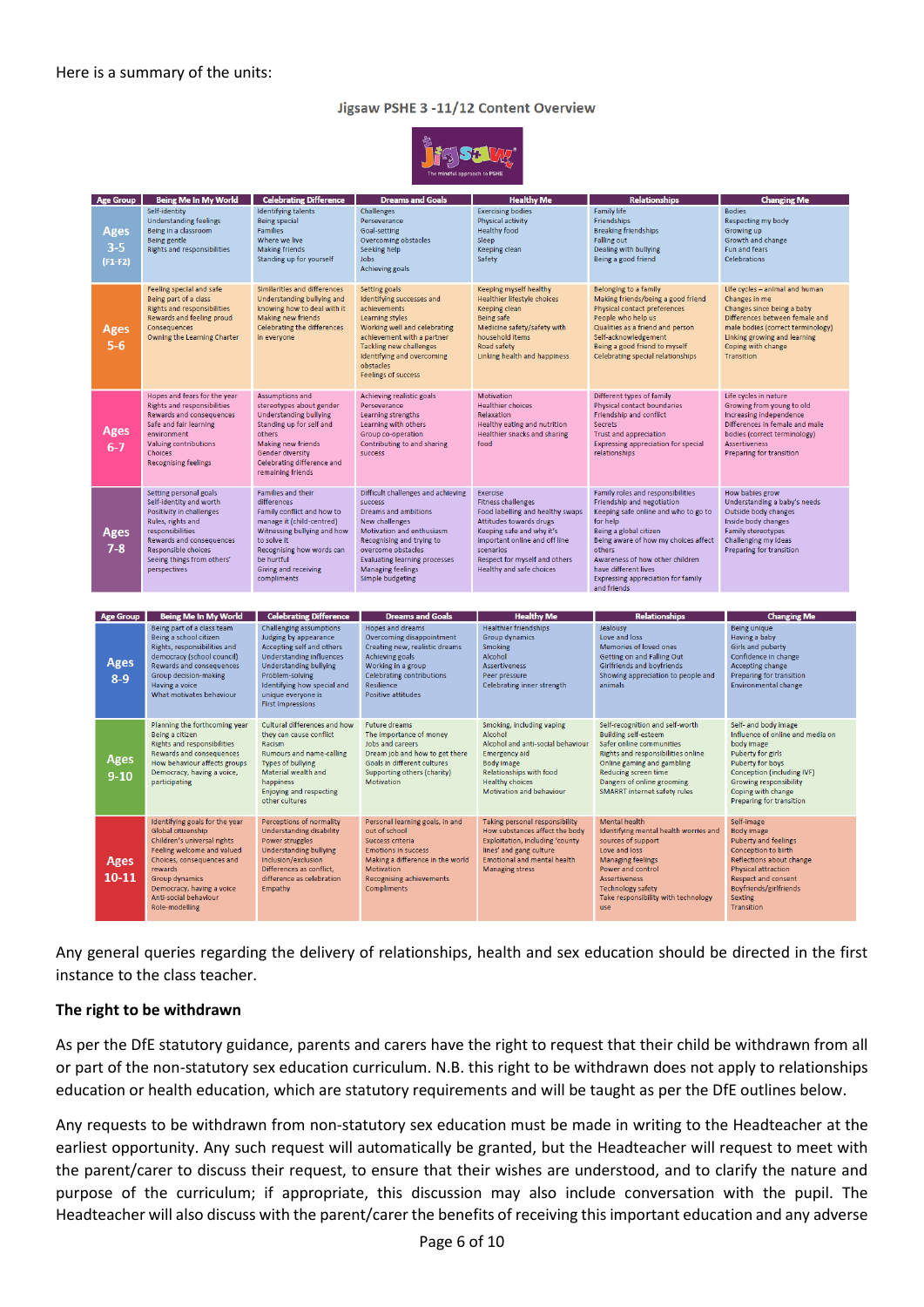effects that withdrawal may have on the pupil – this could include, for example, possible social and emotional effects of being excluded. The Headteacher will keep a written record of the discussion, and will ensure that the pupil receives appropriate alternative education during the delivery of non-statutory sex education.

#### **Curriculum organisation and content**

Our relationships, health and sex education curriculum has been organised in line with the statutory requirements outlined in the DfE statutory guidance. Schools are free to determine, within the statutory curriculum content outlined by the DfE, what pupils are taught during each year group. We have considered the age and development of pupils when deciding what will be taught, and have planned a progressive curriculum, such that topics are built upon prior knowledge taught in previous years as pupils progress through school.

• Relationships and health education

The tables below have been taken from the DfE statutory guidance document, and provide an overview of the required learning for relationships and health education throughout primary years (Yr R to Yr 6)

|                             | Relationships education: by the end of primary school, pupils should know:                                                                                                                                                                                    |
|-----------------------------|---------------------------------------------------------------------------------------------------------------------------------------------------------------------------------------------------------------------------------------------------------------|
| Families and                | that families are important for children growing up because they can give love, security and<br>$\bullet$                                                                                                                                                     |
| people who                  | stability                                                                                                                                                                                                                                                     |
| care for me                 | the characteristics of healthy family life, commitment to each other, including in times of<br>$\bullet$<br>difficulty, protection and care for children and other family members, the importance of<br>spending time together and sharing each other's lives |
|                             | that others' families, either in school or in the wider world, sometimes look different from<br>$\bullet$<br>their family, but that they should respect those differences and know that other children's<br>families are also characterised by love and care  |
|                             | that stable, caring relationships, which may be of different types, are at the heart of happy<br>$\bullet$<br>families, and are important for children's security as they grow up                                                                             |
|                             | that marriage represents a formal and legally recognised commitment of two people to each<br>٠<br>other which is intended to be lifelong                                                                                                                      |
|                             | how to recognise if family relationships are making them feel unhappy or unsafe, and how to<br>$\bullet$<br>seek help or advice from others if needed                                                                                                         |
| Caring<br>friendships       | how important friendships are in making us feel happy and secure, and how people choose<br>$\bullet$<br>and make friends                                                                                                                                      |
|                             | the characteristics of friendships, including mutual respect, truthfulness, trustworthiness,<br>$\bullet$<br>loyalty, kindness, generosity, trust, sharing interests and experiences and support with<br>problems and difficulties                            |
|                             | that healthy friendships are positive and welcoming towards others, and do not make others<br>$\bullet$<br>feel lonely or excluded                                                                                                                            |
|                             | that most friendships have ups and downs, and that these can often be worked through so<br>$\bullet$<br>that the friendship is repaired or even strengthened, and that resorting to violence is never<br>right                                                |
|                             | how to recognise who to trust and who not to trust, how to judge when a friendship is making<br>٠<br>them feel unhappy or uncomfortable, managing conflict, how to manage these situations and<br>how to seek help or advice from others, if needed           |
| Respectful<br>relationships | the importance of respecting others, even when they are very different from them (for<br>$\bullet$<br>example, physically, in character, personality or backgrounds), or make different choices or<br>have different preferences or beliefs                   |
|                             | practical steps they can take in a range of different contexts to improve or support respectful<br>$\bullet$<br>relationships                                                                                                                                 |
|                             | the conventions of courtesy and manners<br>$\bullet$                                                                                                                                                                                                          |
|                             | the importance of self-respect and how this links to their own happiness<br>$\bullet$                                                                                                                                                                         |
|                             | that in school and in wider society they can expect to be treated with respect by others, and<br>٠<br>that in turn they should show due respect to others, including those in positions of authority                                                          |
|                             | about different types of bullying (including cyberbullying), the impact of bullying,<br>$\bullet$<br>responsibilities of bystanders (primarily reporting bullying to an adult) and how to get help                                                            |
|                             |                                                                                                                                                                                                                                                               |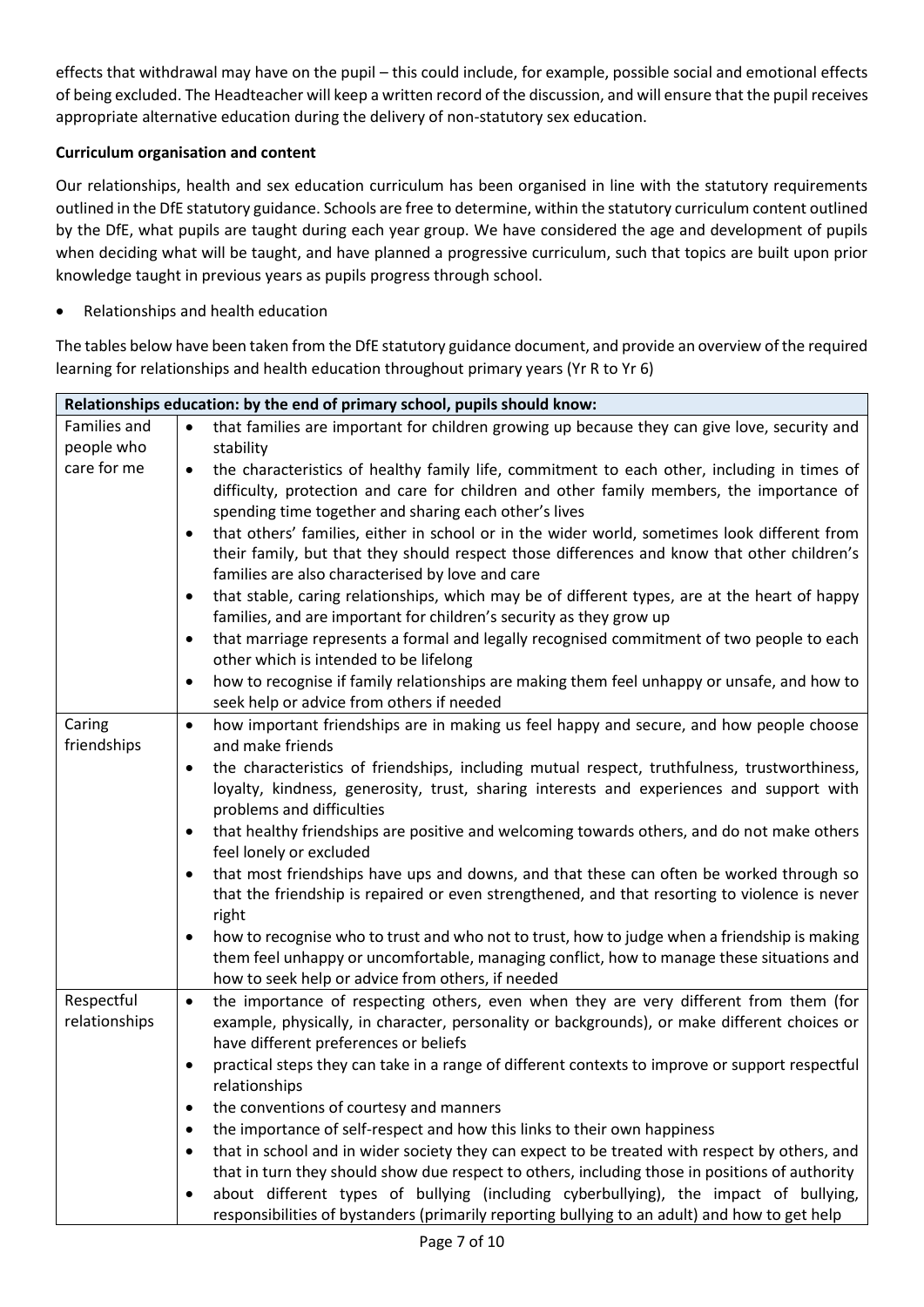|               | what a stereotype is, and how stereotypes can be unfair, negative or destructive<br>٠                           |
|---------------|-----------------------------------------------------------------------------------------------------------------|
|               | the importance of permission-seeking and giving in relationships with friends, peers and adults<br>٠            |
| Online        | that people sometimes behave differently online, including by pretending to be someone they<br>$\bullet$        |
| relationships | are not                                                                                                         |
|               | that the same principles apply to online relationships as to face-to face relationships, including<br>$\bullet$ |
|               | the importance of respect for others online including when we are anonymous                                     |
|               | the rules and principles for keeping safe online, how to recognise risks, harmful content and<br>$\bullet$      |
|               | contact, and how to report them                                                                                 |
|               | how to critically consider their online friendships and sources of information including<br>$\bullet$           |
|               | awareness of the risks associated with people they have never met                                               |
|               | how information and data is shared and used online<br>$\bullet$                                                 |
| Being safe    | what sorts of boundaries are appropriate in friendships with peers and others (including in a<br>$\bullet$      |
|               | digital context)                                                                                                |
|               | about the concept of privacy and the implications of it for both children and adults; including<br>$\bullet$    |
|               | that it is not always right to keep secrets if they relate to being safe                                        |
|               | that each person's body belongs to them, and the differences between appropriate and<br>$\bullet$               |
|               | inappropriate or unsafe physical, and other, contact                                                            |
|               | how to respond safely and appropriately to adults they may encounter (in all contexts,<br>$\bullet$             |
|               | including online) whom they do not know                                                                         |
|               | how to recognise and report feelings of being unsafe or feeling bad about any adult<br>$\bullet$                |
|               | how to ask for advice or help for themselves or others, and to keep trying until they are heard<br>$\bullet$    |
|               | how to report concerns or abuse, and the vocabulary and confidence needed to do so<br>$\bullet$                 |
|               | where to get advice e.g. family, school and/or other sources<br>$\bullet$                                       |
|               |                                                                                                                 |

r

|                              | Health education: by the end of primary school, pupils should know:                                                                                                                                                                                                                                                                                                                                                                                                                                                                                                                                                                                                                                                                                                                                                                                                                                                                                                                                                                                                                                                                                                                                                                                                                                                                                                                                                                                                                                                                                                             |
|------------------------------|---------------------------------------------------------------------------------------------------------------------------------------------------------------------------------------------------------------------------------------------------------------------------------------------------------------------------------------------------------------------------------------------------------------------------------------------------------------------------------------------------------------------------------------------------------------------------------------------------------------------------------------------------------------------------------------------------------------------------------------------------------------------------------------------------------------------------------------------------------------------------------------------------------------------------------------------------------------------------------------------------------------------------------------------------------------------------------------------------------------------------------------------------------------------------------------------------------------------------------------------------------------------------------------------------------------------------------------------------------------------------------------------------------------------------------------------------------------------------------------------------------------------------------------------------------------------------------|
| Mental                       | that mental wellbeing is a normal part of daily life, in the same way as physical health<br>$\bullet$                                                                                                                                                                                                                                                                                                                                                                                                                                                                                                                                                                                                                                                                                                                                                                                                                                                                                                                                                                                                                                                                                                                                                                                                                                                                                                                                                                                                                                                                           |
| wellbeing                    | that there is a normal range of emotions (e.g. happiness, sadness, anger, fear, surprise,<br>$\bullet$<br>nervousness) and scale of emotions that all humans experience in relation to different<br>experiences and situations<br>how to recognise and talk about their emotions, including having a varied vocabulary of words<br>$\bullet$<br>to use when talking about their own and others' feelings<br>how to judge whether what they are feeling and how they are behaving is appropriate and<br>$\bullet$<br>proportionate<br>the benefits of physical exercise, time outdoors, community participation, voluntary and<br>$\bullet$<br>service-based activity on mental wellbeing and happiness<br>simple self-care techniques, including the importance of rest, time spent with friends and<br>$\bullet$<br>family and the benefits of hobbies and interests<br>isolation and loneliness can affect children and that it is very important for children to discuss<br>$\bullet$<br>their feelings with an adult and seek support<br>that bullying (including cyberbullying) has a negative and often lasting impact on mental<br>$\bullet$<br>wellbeing<br>where and how to seek support (including recognising the triggers for seeking support),<br>$\bullet$<br>including whom in school they should speak to if they are worried about their own or someone<br>else's mental wellbeing or ability to control their emotions (including issues arising online)<br>it is common for people to experience mental ill health. For many people who do, the<br>$\bullet$ |
|                              | problems can be resolved if the right support is made available, especially if accessed early<br>enough                                                                                                                                                                                                                                                                                                                                                                                                                                                                                                                                                                                                                                                                                                                                                                                                                                                                                                                                                                                                                                                                                                                                                                                                                                                                                                                                                                                                                                                                         |
| Internet safety<br>and harms | that for most people the internet is an integral part of life and has many benefits<br>$\bullet$<br>about the benefits of rationing time spent online, the risks of excessive time spent on<br>$\bullet$<br>electronic devices and the impact of positive and negative content online on their own and<br>others' mental and physical wellbeing<br>how to consider the effect of their online actions on others and know how to recognise and<br>$\bullet$<br>display respectful behaviour online and the importance of keeping personal information<br>private                                                                                                                                                                                                                                                                                                                                                                                                                                                                                                                                                                                                                                                                                                                                                                                                                                                                                                                                                                                                                 |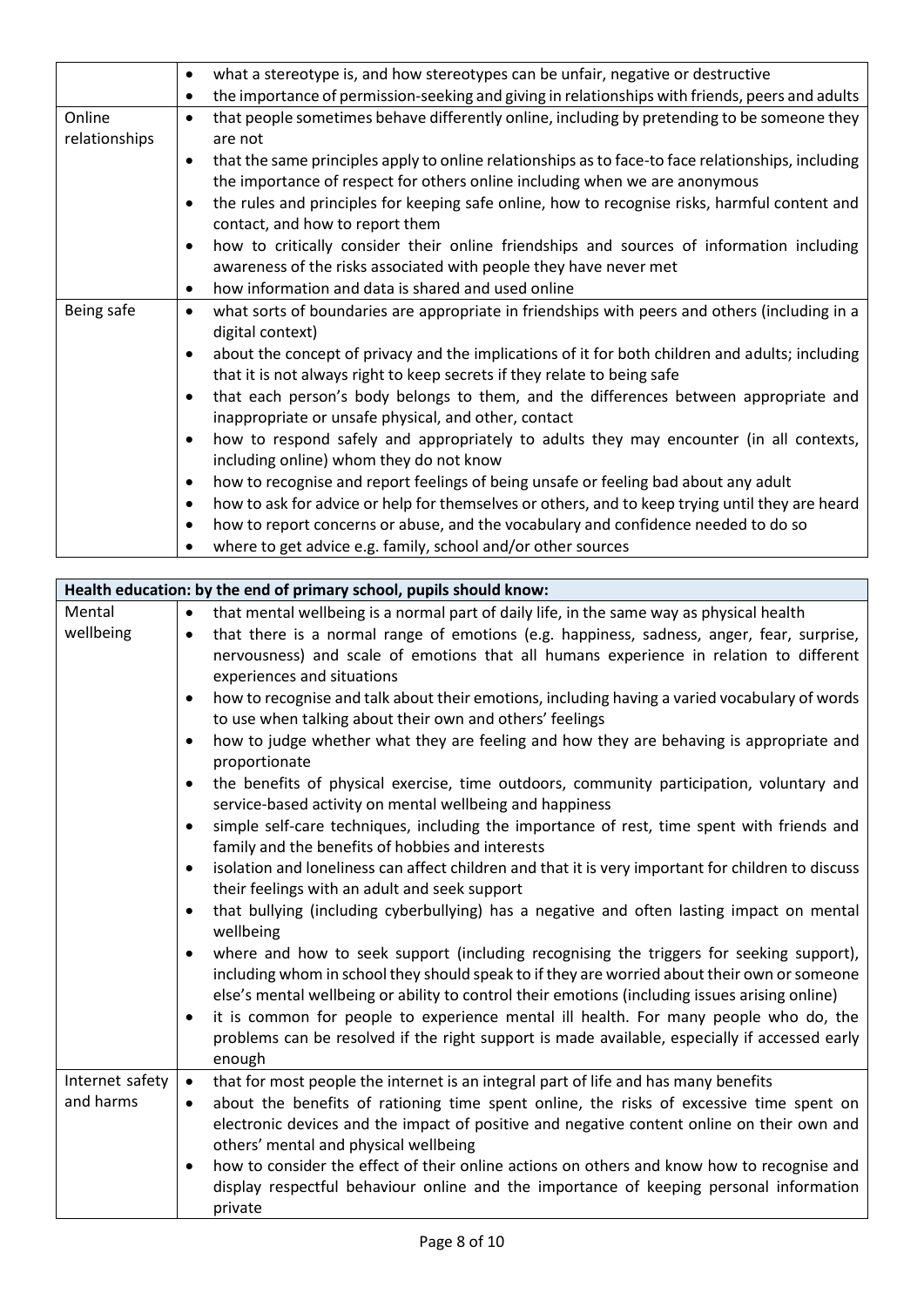|                                | why social media, some computer games and online gaming, for example, are age restricted<br>$\bullet$<br>that the internet can also be a negative place where online abuse, trolling, bullying and<br>٠<br>harassment can take place, which can have a negative impact on mental health<br>how to be a discerning consumer of information online including understanding that<br>$\bullet$<br>information, including that from search engines, is ranked, selected and targeted<br>where and how to report concerns and get support with issues online<br>$\bullet$ |
|--------------------------------|---------------------------------------------------------------------------------------------------------------------------------------------------------------------------------------------------------------------------------------------------------------------------------------------------------------------------------------------------------------------------------------------------------------------------------------------------------------------------------------------------------------------------------------------------------------------|
| Physical health<br>and fitness | the characteristics and mental and physical benefits of an active lifestyle<br>$\bullet$                                                                                                                                                                                                                                                                                                                                                                                                                                                                            |
|                                | the importance of building regular exercise into daily and weekly routines and how to achieve<br>$\bullet$                                                                                                                                                                                                                                                                                                                                                                                                                                                          |
|                                | this; for example, walking or cycling to school, a daily active mile or other forms of regular,<br>vigorous exercise                                                                                                                                                                                                                                                                                                                                                                                                                                                |
|                                | the risks associated with an inactive lifestyle (including obesity)<br>$\bullet$                                                                                                                                                                                                                                                                                                                                                                                                                                                                                    |
|                                | how and when to seek support including which adults to speak to in school if they are worried<br>$\bullet$                                                                                                                                                                                                                                                                                                                                                                                                                                                          |
|                                | about their health                                                                                                                                                                                                                                                                                                                                                                                                                                                                                                                                                  |
| Healthy eating                 | what constitutes a healthy diet (including understanding calories and other nutritional<br>$\bullet$<br>content)                                                                                                                                                                                                                                                                                                                                                                                                                                                    |
|                                | the principles of planning and preparing a range of healthy meals<br>$\bullet$                                                                                                                                                                                                                                                                                                                                                                                                                                                                                      |
|                                | the characteristics of a poor diet and risks associated with unhealthy eating (including, for<br>$\bullet$                                                                                                                                                                                                                                                                                                                                                                                                                                                          |
|                                | example, obesity and tooth decay) and other behaviours (e.g. the impact of alcohol on diet or                                                                                                                                                                                                                                                                                                                                                                                                                                                                       |
| Drugs, alcohol                 | health)                                                                                                                                                                                                                                                                                                                                                                                                                                                                                                                                                             |
| and tobacco                    | the facts about legal and illegal harmful substances and associated risks, including smoking,<br>$\bullet$<br>alcohol use and drug-taking                                                                                                                                                                                                                                                                                                                                                                                                                           |
| Health<br>and                  | how to recognise early signs of physical illness, such as weight loss, or unexplained changes to<br>$\bullet$                                                                                                                                                                                                                                                                                                                                                                                                                                                       |
| prevention                     | the body                                                                                                                                                                                                                                                                                                                                                                                                                                                                                                                                                            |
|                                | about safe and unsafe exposure to the sun, and how to reduce the risk of sun damage,<br>$\bullet$<br>including skin cancer                                                                                                                                                                                                                                                                                                                                                                                                                                          |
|                                | the importance of sufficient good quality sleep for good health and that a lack of sleep can<br>$\bullet$<br>affect weight, mood and ability to learn                                                                                                                                                                                                                                                                                                                                                                                                               |
|                                | about dental health and the benefits of good oral hygiene and dental flossing, including regular<br>$\bullet$                                                                                                                                                                                                                                                                                                                                                                                                                                                       |
|                                | check-ups at the dentist                                                                                                                                                                                                                                                                                                                                                                                                                                                                                                                                            |
|                                | about personal hygiene and germs including bacteria, viruses, how they are spread and<br>$\bullet$                                                                                                                                                                                                                                                                                                                                                                                                                                                                  |
|                                | treated, and the importance of handwashing<br>the facts and science relating to immunisation and vaccination                                                                                                                                                                                                                                                                                                                                                                                                                                                        |
| <b>Basic First Aid</b>         | $\bullet$<br>how to make a clear and efficient call to emergency services if necessary<br>$\bullet$                                                                                                                                                                                                                                                                                                                                                                                                                                                                 |
|                                | concepts of basic first-aid, for example dealing with common injuries, including head injuries<br>$\bullet$                                                                                                                                                                                                                                                                                                                                                                                                                                                         |
| Changing                       | key facts about puberty and the changing adolescent body, particularly from age 9 through to<br>$\bullet$                                                                                                                                                                                                                                                                                                                                                                                                                                                           |
| adolescent                     | age 11, including physical and emotional changes                                                                                                                                                                                                                                                                                                                                                                                                                                                                                                                    |
| body                           | about menstrual wellbeing including the key facts about the menstrual cycle<br>$\bullet$                                                                                                                                                                                                                                                                                                                                                                                                                                                                            |

Teachers use 'Jigsaw' to deliver the relationships and health education in a progressive, age-appropriate and sensitive way. Jigsaw have published a summary of where themes are covered in a progressive way across the scheme of work: [https://www.jigsawpshe.com/wp-content/uploads/2020/05/Jigsaw-3-11-and-Statutory-Relationships-and-Health-](https://www.jigsawpshe.com/wp-content/uploads/2020/05/Jigsaw-3-11-and-Statutory-Relationships-and-Health-Education-Map.pdf)[Education-Map.pdf](https://www.jigsawpshe.com/wp-content/uploads/2020/05/Jigsaw-3-11-and-Statutory-Relationships-and-Health-Education-Map.pdf)

#### • Sex education

The primary curriculum for Science includes relevant content related to sex education, which is a statutory requirement for schools to deliver. In brief, this teaches pupils about: the main external body parts, the human body as it grows from birth to old age (including puberty), and reproduction in some plants and animals.

Sex education beyond these elements of the Science curriculum is non-statutory for primary schools, so there is not a prescribed programme of study that schools must follow.